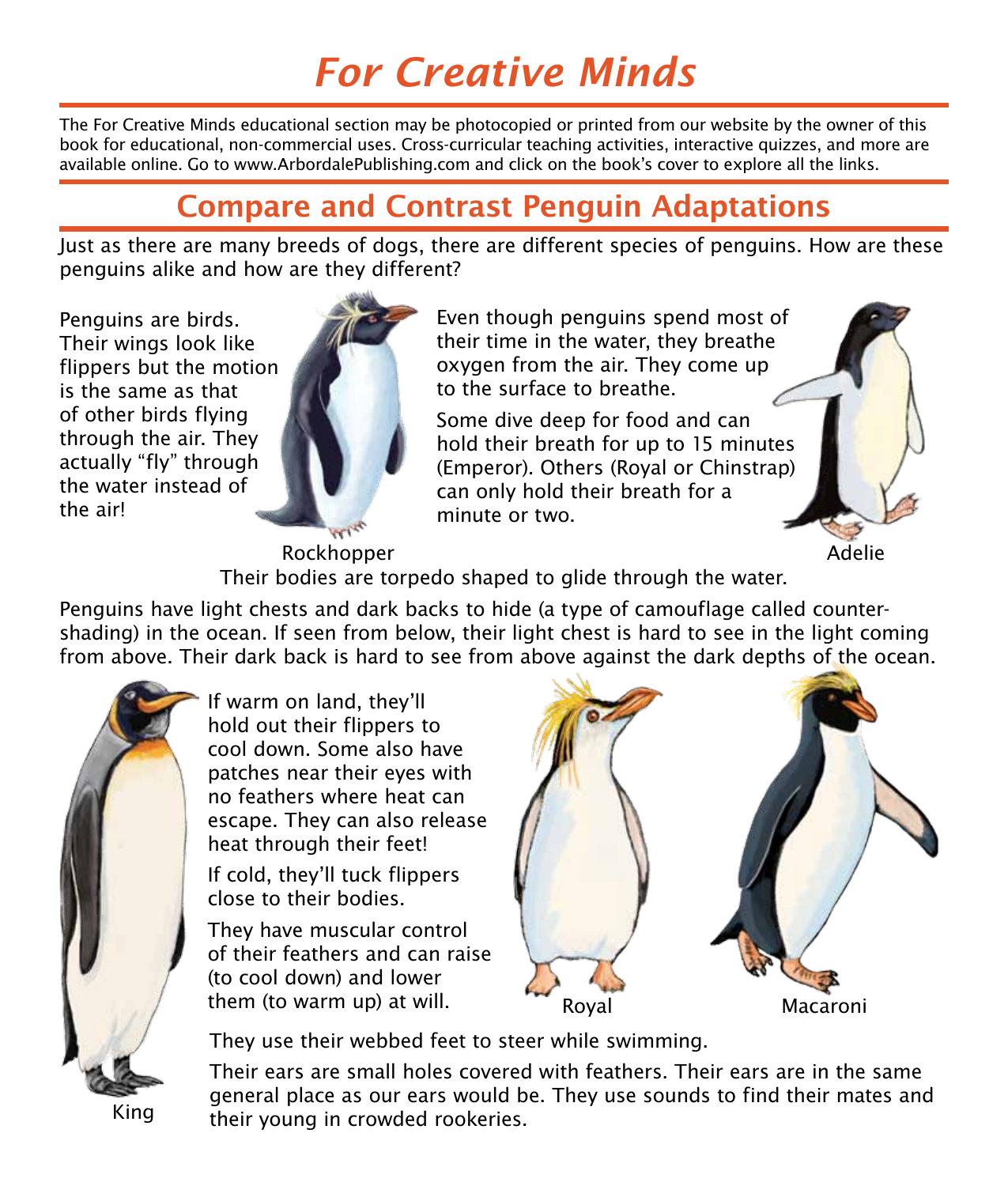Penguins spend a lot of their time in the water but come onto ice or land to lay eggs and raise their young.

Penguins living in warmer climates nest in underground burrows, those in cooler climates make nests on the surface, and the largest (Emperor and King) penguins carry the eggs on their feet.

Penguin bills or beaks are used to catch and eat food and to defend themselves and their young.

They don't have teeth. Instead, they have fleshy spines on their tongue and inside of the beak to help keep slippery fish in their bills.

Penguins can see well in the water and on land.



Penguin legs appear short because their body covers their legs almost to their ankles. That's why they waddle when they walk.

Most birds have light, hollow bones for flying. Penguins have heavy, dense bones for swimming.



All birds have feathers. Some penguins have 70-80 feathers per square inch to stay warm. Penguins that live in warmer climates have fewer feathers per square inch than penguins from colder climates.

The short feathers overlap.

The outer stiff part of the feather is waterproof.

The inner part of the feather is downy and traps warm air against the body—keeping the penguin warm in cold air and water.

A layer of fat under the feathers also provides some insulation.





one square inch

While on land, penguins use their sharp toe nails to dig nests and help move. Some penguins hop, jump, or even slide on their tummies to move!

Emperor

Galapagos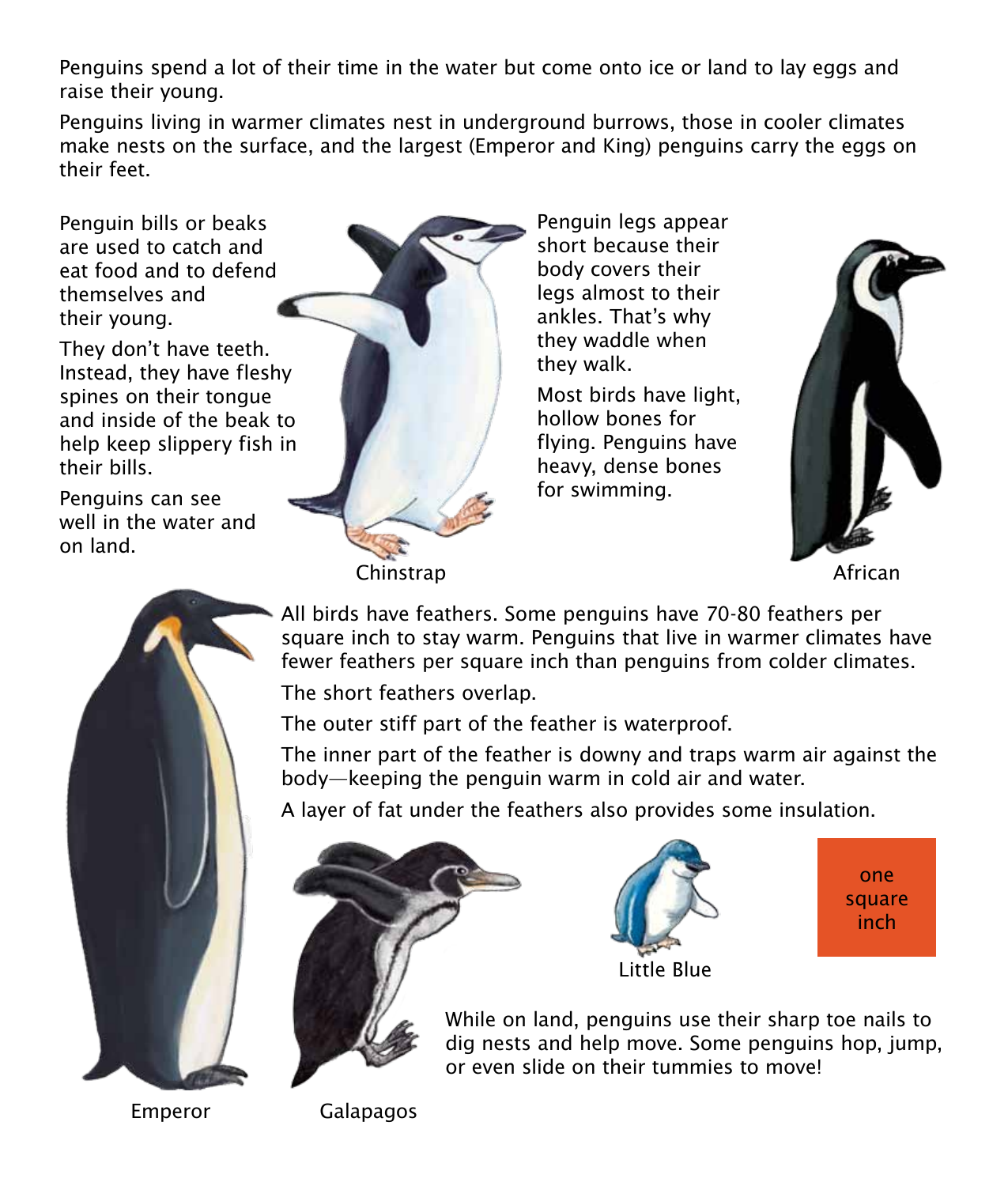## Penguins of the World: True or False Questions

Which statements are true and which are false? Answers are upside down, below.

- 1. Polar bears are the biggest predator of most penguins.
- 2. Penguins only live in the southern hemisphere.
- 3. Some penguins live near the equator (shown as a red line on the map).
- 4. Some penguins live in Southern Africa.
- 5. Wild penguins live along rivers in North America.



1) False: Penguins only live in the southern hemisphere and polar bears only live in the northern hemisphere. They would never be in the same habitat. 2) True; 3) True: The Galapagos penguins live near the equator. 4) True: African penguins do; 5: False: Penguins are only native to the southern oceans and around the coastlines of Antarctica, South America, South Africa, Namibia, New Zealand and Australia.

It isn't possible for individuals to have penguins as pets. You can help threatened or endangered penguins (and other animals) by "adopting" one with a donation to one of the many zoos, aquariums, or conservation programs that are working to care for these animals. Find more information and more learning activities on the book's homepage at www.ArbordalePublishing.com and click on the book's cover.